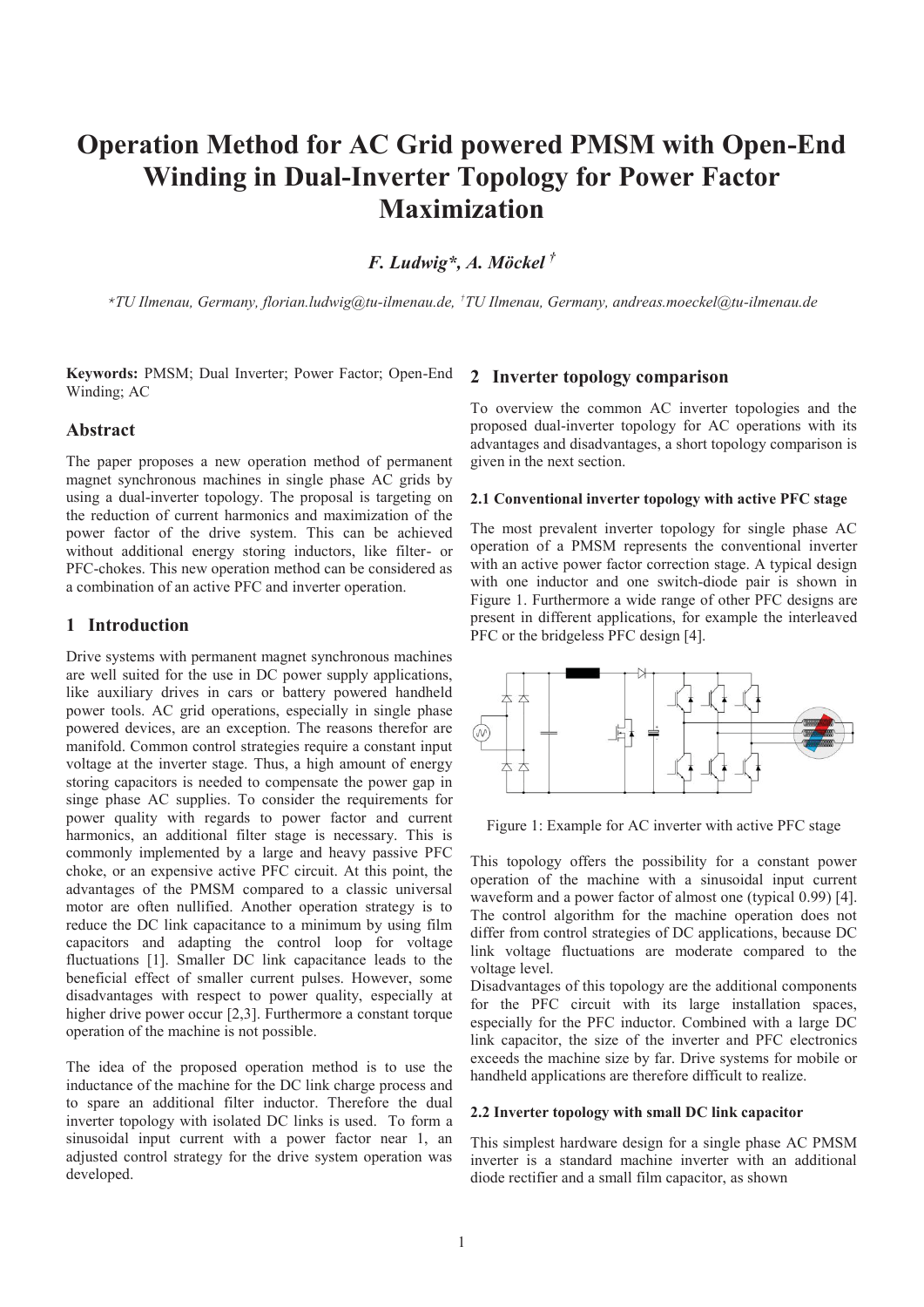in Figure 2. To avoid power factor distortion and high input current harmonics, caused by capacitor charge currents, the capacitance of the DC link is reduced to a minimum, which is required for commutation overvoltage limitation.



Figure 2: AC inverter with small film capacitor

Depending on the PCB layout and the grid inductance, only a few μF of capacitance are required in the DC link. In contrast designs with electrolytic capacitors, several hundred μF are required due to high ESR values [1]. This leads to small installations spaces for the inverter electronics.

Because of the lack of energy storing capabilities, a constant power operation of the machine is not possible at single phase AC operation. An adapted control strategy for power factor maximization is also required, because the actual input power and the actual machine power are coupled within this design.

#### **2.3 Dual-Inverter topology for AC operations**

The proposed dual-inverter topology for single phase AC operations constitutes a combination of an inverter with small film capacitor at the AC side, and an inverter with large electrolytic capacitors on the isolated side. Both are connected through an open-end winding of the PMSM (shown in Figure 3) [5]. Thus, high charge currents from the AC grid can be avoided and energy for constant power operation of the machine can be stored.



Figure 3: AC dual-inverter topology with isolated DC links

The AC side of the inverter is also called the primary side, the other is called the secondary side. Within this design, the PFC inductor can be spared, because the machine inductance is used for current limitation. Especially for higher power regions of the drive system, costs and installation space of an additional compact three-phase bridge module may undercut the amounts compared to an additional PFC circuit. With an adapted field oriented control algorithm, it is possible to impress a sinusoidal input current and reach high power factors (see measurements in section 5). The disadvantage of this topology is the number of active switching devices in the current path. Therefore a reduced efficiency of the inverter

electronics has to be expected. Also a special winding layout of the machine is required.

#### **3 Control strategy**

The applied control strategy for the dual-inverter is based on the field oriented control algorithm. Nevertheless there are many differences to common dual-inverter control strategies. Figure 4 shows the block diagram of the control algorithm.



Figure 4: Dual-inverter control scheme

Three fundamental controllers are included in the control scheme, two current controllers for the d- and q-axis current of the machine and a voltage controller for the floating DC link voltage of the secondary side. The voltage inverter of the secondary side is controlled from the two current controllers, while the voltage inverter of the primary side is controlled by the voltage controller of the secondary DC link voltage.

To create a sinusoidal input current with a high power factor, the output power of the primary inverter has to oscillate with a sin<sup>2</sup> function synchronous to the AC grid. This condition has to be applied, because a sinusoidal grid current in phase to the impressed sinusoidal grid voltage results in a  $\sin^2$  shaped grid power. Due to the small DC link capacitance of the primary side, the grid power and the output power of the primary inverter are coupled.



Figure 5: Exemplary progressions of voltage, current and power at AC input and primary inverter output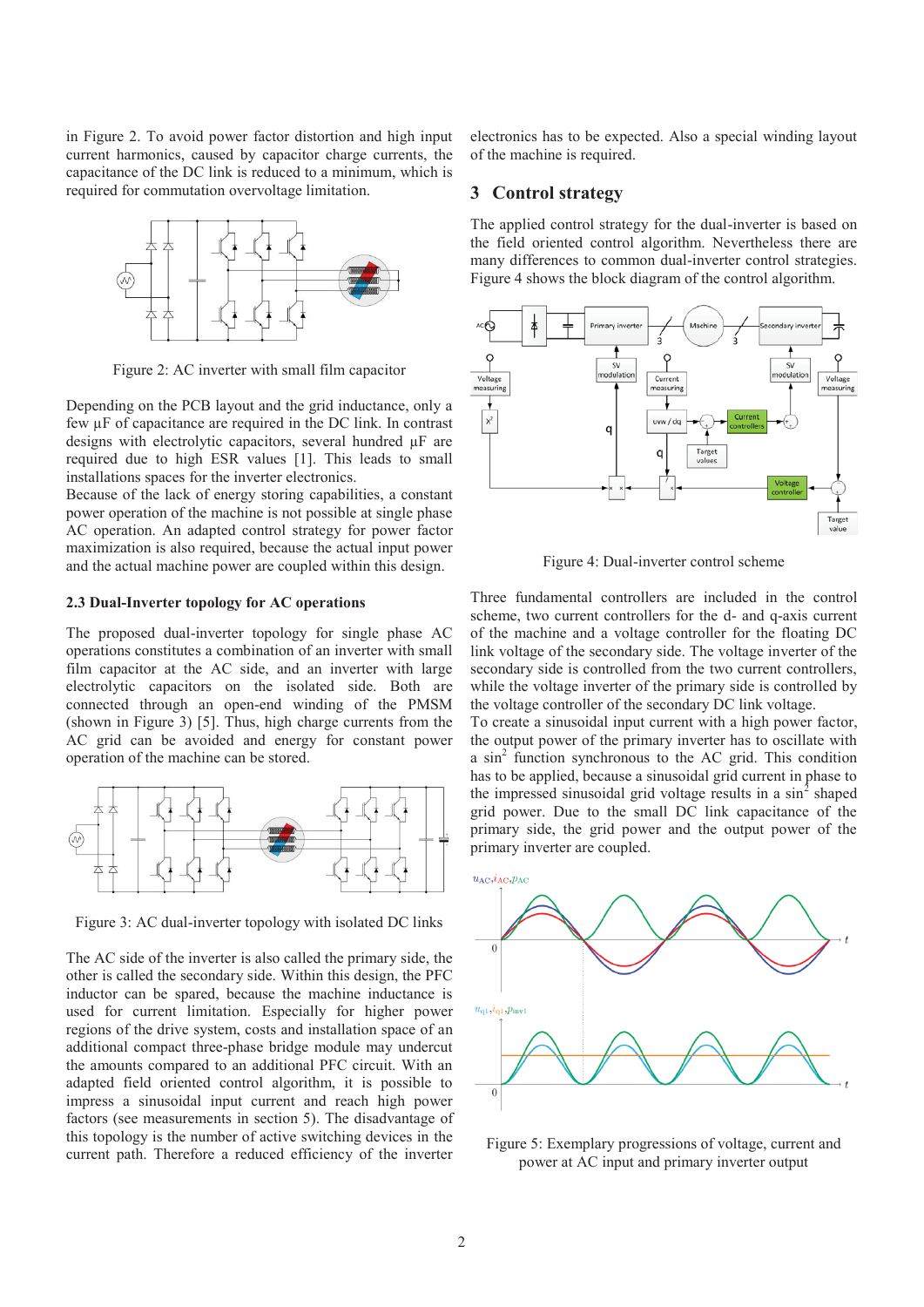To generate this output power progression at the primary inverter, the q-axis voltage has to swing with a  $\sin^2$  shape as well, while the machine is operating with a constant q-axis current under normal circumstances, as shown in Figure 5. Thus the shape of the output power of the primary inverter is fixed and synchronous to the grid voltage. To control the voltage level of the secondary DC link, the amplitude of this output power is controlled by the voltage controller. If the voltage level drops, the voltage controller increases the output power by increasing the q-axis voltage at the primary inverter. The d-axis voltage of the primary side is forced to zero.

The control scheme for the current controllers is identical to the common field oriented current controllers including one exception. The impressed voltage of the primary inverter is added to the decoupling network, so that voltage and current controllers does not affect each other [6].

For this control strategy a q-axis current through the machine is necessary. For *no load conditions* or *standstill events*, a precharge functionality for the secondary DC link with d-axis current is possible.

To perform the proposed control strategy, the actual values of the machine currents, the AC grid voltage and the secondary DC link voltage have to be measured.

## **4 Winding layout**

To realize the rated output power of the PMSM with this dual-inverter topology, the winding layout of the machine has to be adapted. It can be determined by creating the power balance of the drive system. The average input power and the average mechanical output power are connected by the efficiency of the power electronics and the machine, as shown in equation (1).

$$
\overline{P}_{\text{input}} = \frac{\overline{P}_{\text{mech}}}{\eta_{\text{inverter}} \cdot \eta_{\text{machine}}}
$$
(1)

The mechanical output power of the PMSM is composed by the product of speed and torque. The torque of the machine can be approximately expressed by the q-axis current, the number of poles p and the stator flux linkage of the permanent magnets, if the d-axis current is controlled to zero [6].

$$
\overline{P}_{\text{mech}} = 2\pi \cdot M \cdot n
$$
\n
$$
\overline{P}_{\text{mech}} = 2\pi \cdot \frac{3}{2} \cdot \frac{p}{2} \cdot i_q \cdot \Psi_{\text{PM}} \cdot n
$$
\n
$$
\overline{P}_{\text{mech}} = \frac{3}{2}\pi \cdot p \cdot i_q \cdot w \cdot \phi_{\text{PM}} \cdot n
$$
\n(2)

Because the primary inverter does not have major energy storing capabilities, the input current and the current of the machine are coupled by the drive level  $M_1$  of the primary inverter. The maximum drive level of the inverter is reached at maximum input voltage, because the machine is fully driven by the primary side and the capacitor of the secondary

DC link has to be charged. By assuming a  $\sin^2$  shaped input power progression, the maximum input power is twice the average input power. The following relation can be drawn for the event of maximum input voltage:

$$
2 \cdot \overline{P}_{\text{input}} = \hat{U}_{\text{AC}} \cdot \hat{I}_{\text{AC}}
$$

$$
2 \cdot \overline{P}_{\text{input}} = \hat{U}_{\text{AC}} \cdot \hat{M}_1 \cdot \frac{i_q}{\sqrt{3}} \tag{3}
$$

If the equations  $(2)$  and  $(3)$  are inserted to  $(1)$ , the required number of windings *w* can be calculated as follows:

$$
w = \frac{\hat{U}_{\text{AC}} \cdot \hat{M}_1 \cdot \eta_{\text{inverter}} \cdot \eta_{\text{machine}}}{3\pi \cdot \sqrt{3} \cdot p \cdot \phi_{\text{PM}} \cdot n}
$$
(4)

The variable *n* represents the speed, at which the machine should establish its rated power. The efficiencies of inverter and machine have to be calculated or estimated. The maximum drive level depends on the design of the drive circuit. Electronics with bootstrap configuration normally use a drive level limitation of 0.9 - 0.95 [7]. These considerations apply for drive system operations with d-axis current equal to zero and therefore without regarding's to reluctance torque influences.

## **5 Measurement results**

To verify the considerations and calculations and to proof the operation behaviours of the dual-inverter topology at the AC grid, a test setup of a PMSM with an adapted open-end winding in dual-inverter configuration was assembled. Table 1 shows the parameters of the test machine.

| <b>Parameter</b>           | <i>Value</i>    |
|----------------------------|-----------------|
| Phase resistance           | $75 \text{ mA}$ |
| Direct axis inductance     | $250 \mu H$     |
| Quadrature axis inductance | 360 µH          |
| Poles                      |                 |
| Rotor flux linkage         | 11 mWb          |
| Windings                   | 34              |

Table 1: Test machine parameters

The drive system was operating at a 230V AC power supply with a 50Hz grid frequency. Figure 6 shows the test bench with the eddy current brake, the test machine and the test inverter.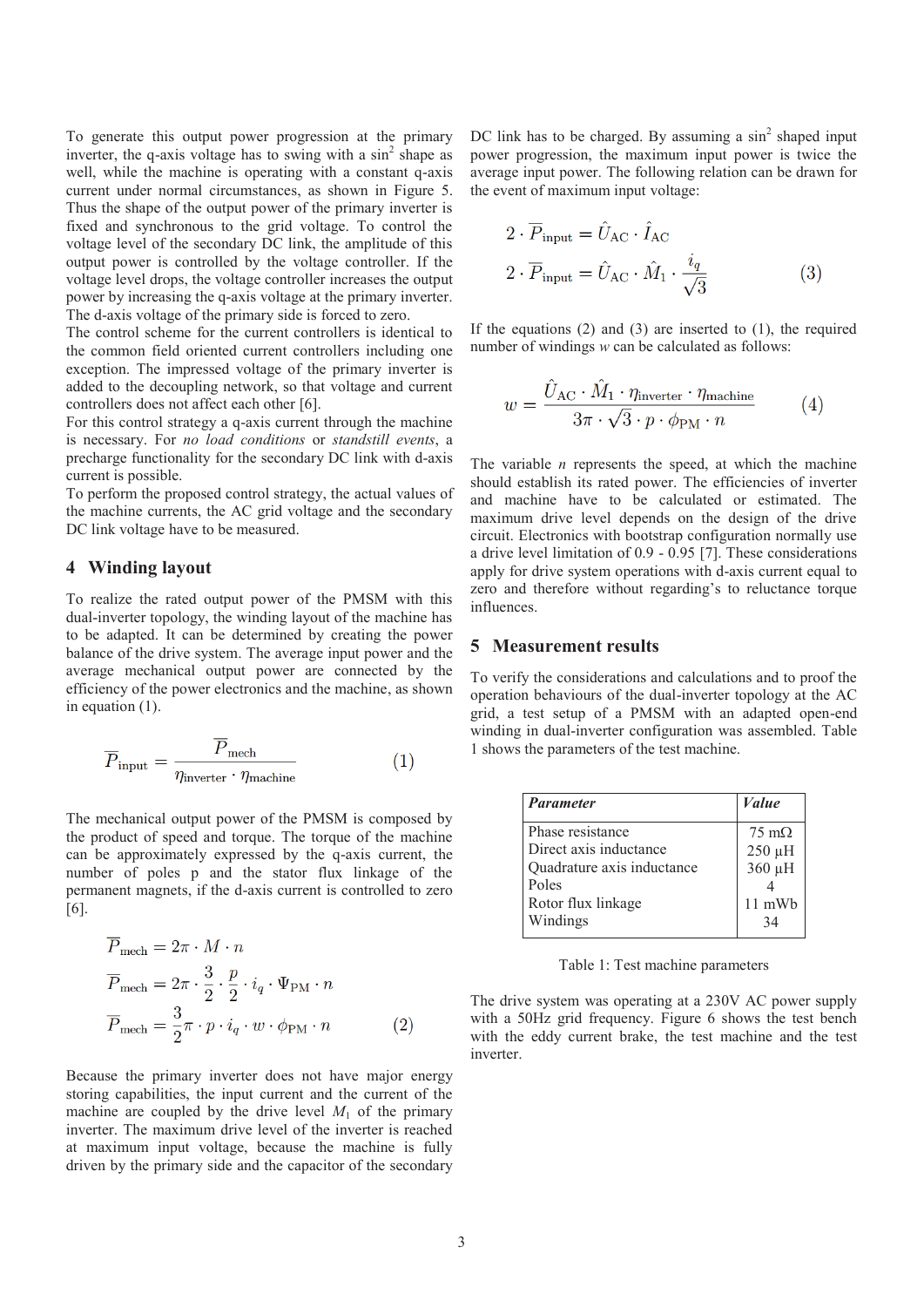

Figure 6: Test bench

The PMSM runs at an operating point of 20.860 rpm with a load torque of 0.813 Nm. This corresponds to a rated output power of 1.77 kW. Progressions of both DC link voltages, one phase current of the machine and the input current from this operating point are displayed in Figure 7.



Figure 7: Progressions of the drive system at operating point

It can be seen, that the blue coloured curve of the primary DC link voltage correlates to the rectified AC voltage of the grid, due to the small DC link capacitance of the primary side. The yellow drawn input current is sinusoidal and in phase to the rectified grid voltage. The power factor can be ascertained to 0.96 . The green coloured secondary DC link voltage has a value of about 300V with a superposed ripple of 20-30V due to charge and discharge processes. The size of the secondary DC link capacitance of the test inverter amounts

approximately 2800μF. The phase current in red shows a constant operation of the machine, even at zero voltage events of the AC grid. Some fluctuations in the amplitude of the machine current, which represents a pure q-axis current, can be lead back to the control limit of the drive system and a drive level near 1. The overall efficiency of the drive system at the operation point amounts 80.7%. This is comparable to an active PFC inverter topology with an efficiency of approximately 94% at the PFC circuit.

Figure 8 shows the harmonic analysis of the input current. The percentage of the total harmonic distortion is with 11.7% pretty low and comparable to advanced PFC solutions.



Figure 8: Harmonics of input current at operating point

### **6 Conclusion**

As the prototype testing showed, the proposed operation method of the PMSM in dual-inverter topology at a single phase AC grid achieved performances, which are comparable to drive system solutions with an active PFC stage. The benefit of this solution is the displacement of additional PFC inductors. These inductors are responsible for a large percentage of costs and installation spaces in conventional topologies with active PFC circuits.

Instead an additional three-phase bridge is necessary, which slightly reduces the overall efficiency of the drive system [8]. Also an adaption of the winding is required, to reach the rated machine power. Due to the reduction of the number of turns compared to the normal design criteria and the resultant decreasing of the machine inductance, the phase current ripple increases.

Nevertheless the proposed operation method may achieve advantages in the matter of cost and installation space reduction of the drive system in various applications. The decision, which system design is to prefer depends on the circumstances of the drive task.

Another aspect is the safety reason concerning braking torques at failure states of the machine. In the case of a winding short-circuit event, machines with neutral point connections generate major braking torques which can harm the application requirements [9]. The dual-inverter topology offers the possibility of open-end phase connections and can therefore prevent braking torques in failure cases.